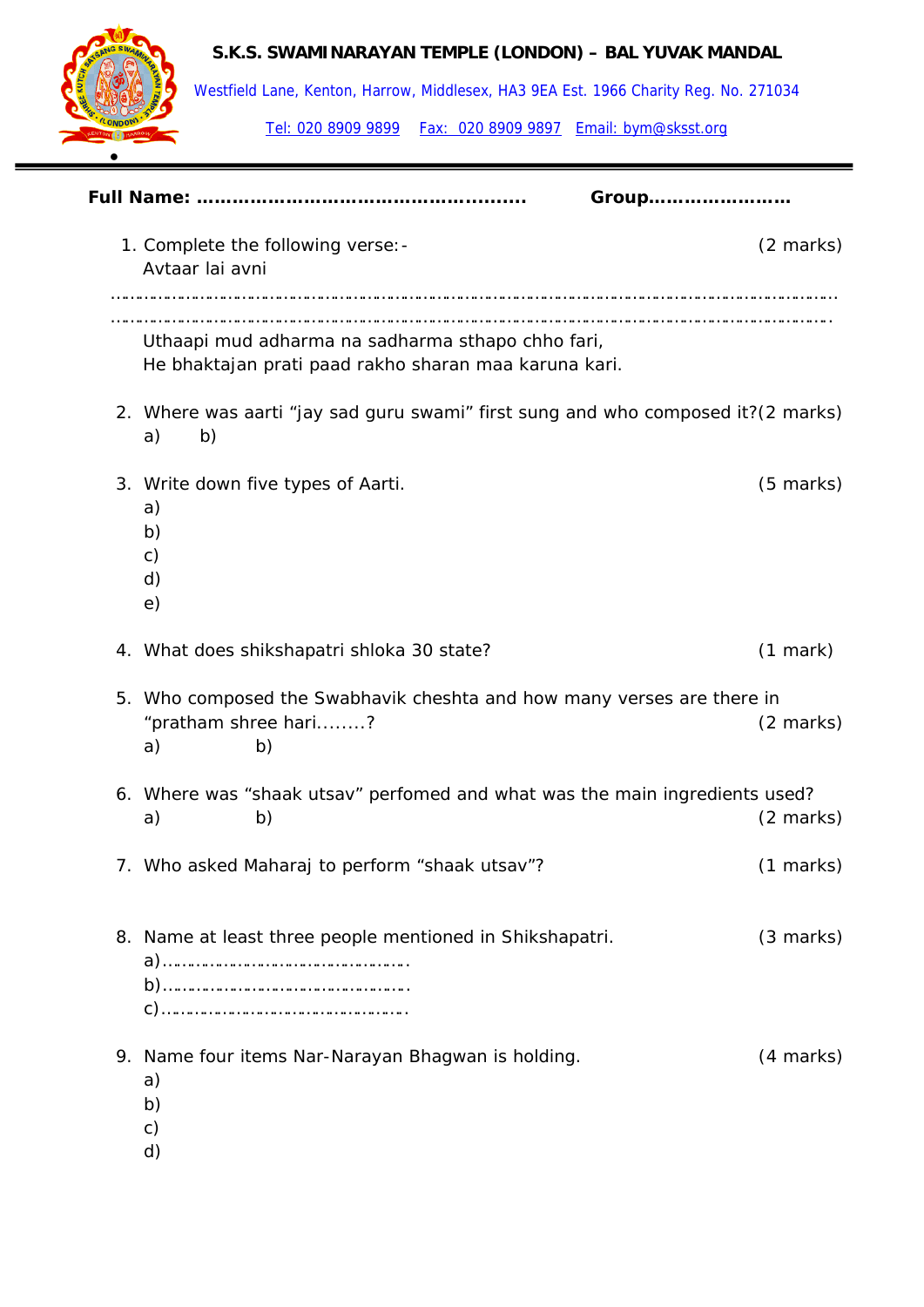

Westfield Lane, Kenton, Harrow, Middlesex, HA3 9EA Est. 1966 Charity Reg. No. 271034

| 10. Hanumanji is avatar of?                                                  |                                                                                               |                     |  |
|------------------------------------------------------------------------------|-----------------------------------------------------------------------------------------------|---------------------|--|
| 11. Name the parents of Hanumanji.<br>b)<br>a)                               |                                                                                               | (2 marks)           |  |
| 12. Who installed Hanumanji in Sarangpur?                                    |                                                                                               | $(1$ mark $)$       |  |
| 13. Name the demon lord Nruhsihn bhagwan killed?                             |                                                                                               | (1 mark)            |  |
|                                                                              | 14. From whom did bhakta prahalaad get knowledge before he was born? (1 mark)                 |                     |  |
|                                                                              | 15. Name the Ekadashi when chaaturmaas niyams start. (Niyam ekadashi).                        | $(1$ mark)          |  |
| 16. Nirjalaa ekadashi is also known as                                       |                                                                                               | $(1$ mark)          |  |
| 17. Whose marriage proposal came for Ghanshyam Maharaj?                      |                                                                                               | $(1$ mark)          |  |
| 18. Name the five saints who wrote vachnamruts.<br>a)<br>$\mathsf{c})$<br>e) | b)<br>d)                                                                                      | $(5 \text{ marks})$ |  |
| a)<br>c)<br>e)<br>g)                                                         | 19. How many chihns (symbols) are there in Bhagwan's left foot? Numbers (7)<br>b)<br>d)<br>f) |                     |  |
|                                                                              | 20. What was purva aashram (before became saint) name of Gopalanand swami?                    | $(1$ mark)          |  |
| 21. Who was first mahant swami of Bhuj mandir?                               |                                                                                               | $(1$ mark)          |  |
| 22. In whose banglow was shikshapatri written in?                            |                                                                                               | (1 mark)            |  |
|                                                                              |                                                                                               |                     |  |
| 23. Write down six people one should never associate with.                   |                                                                                               | $(6 \text{ marks})$ |  |

|               |  | . | $\sim$<br>__ | . . |    |
|---------------|--|---|--------------|-----|----|
| a)            |  |   |              |     | b) |
| $\mathsf{c})$ |  |   |              |     | d) |
| e)            |  |   |              |     | f) |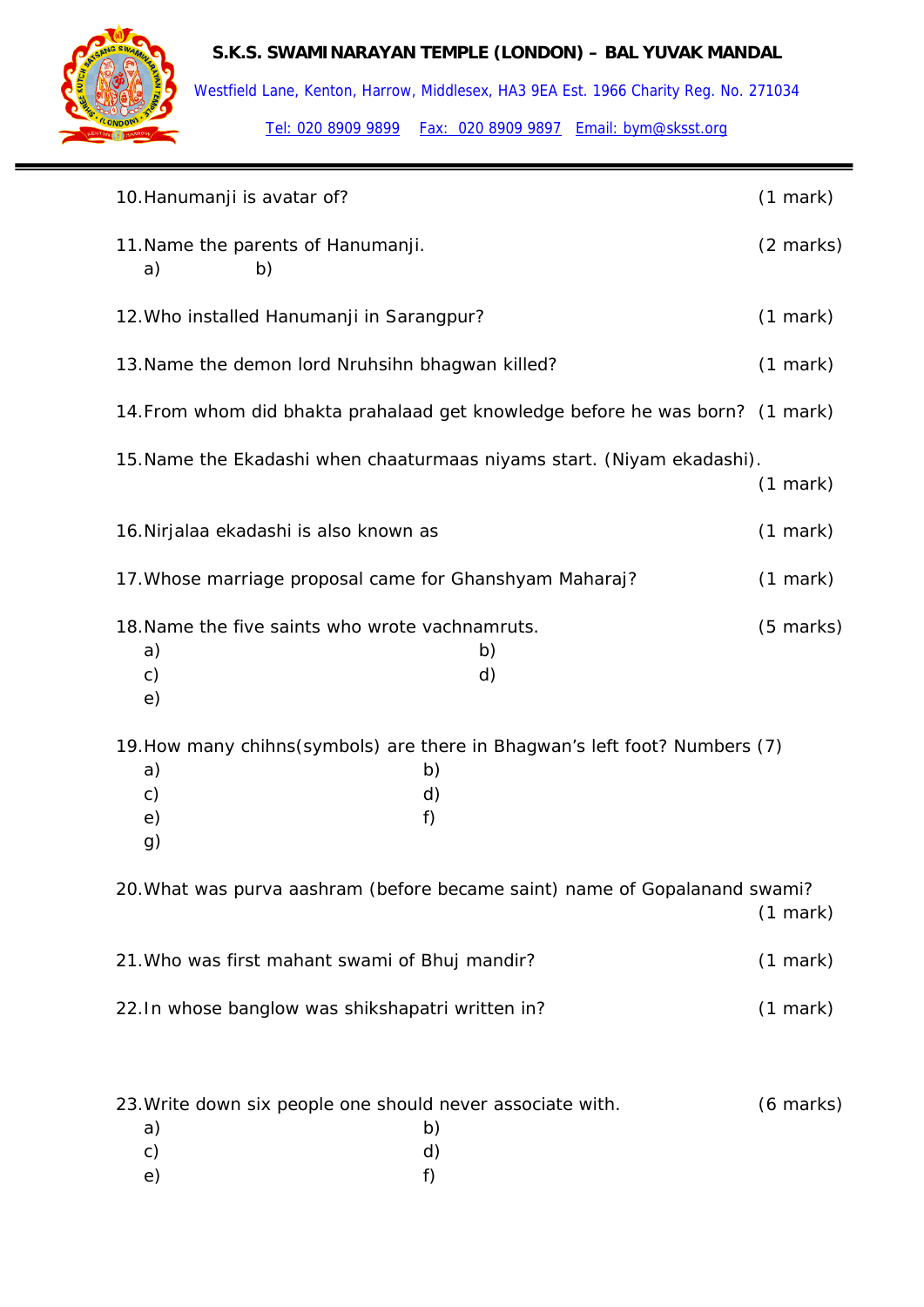



Westfield Lane, Kenton, Harrow, Middlesex, HA3 9EA Est. 1966 Charity Reg. No. 271034 Tel: 020 8909 9899 Fax: 020 8909 9897 Email: bym@sksst.org

24.Which two skands (chapters) of "shree mad bhagvat" has maharaj insisted on reading/listening? (1 mark)

| 25. Name five vows (panch vratmaans). | (5 marks) |
|---------------------------------------|-----------|
| a                                     |           |
| C)                                    |           |
| е                                     |           |

- 
- 26.Write down exact dates of Bhuj dhaam nutan mandir mahotsav? (1 mark) **Starts** 
	- Ends

# **Good Luck………..Jay Shree Swaminarayan**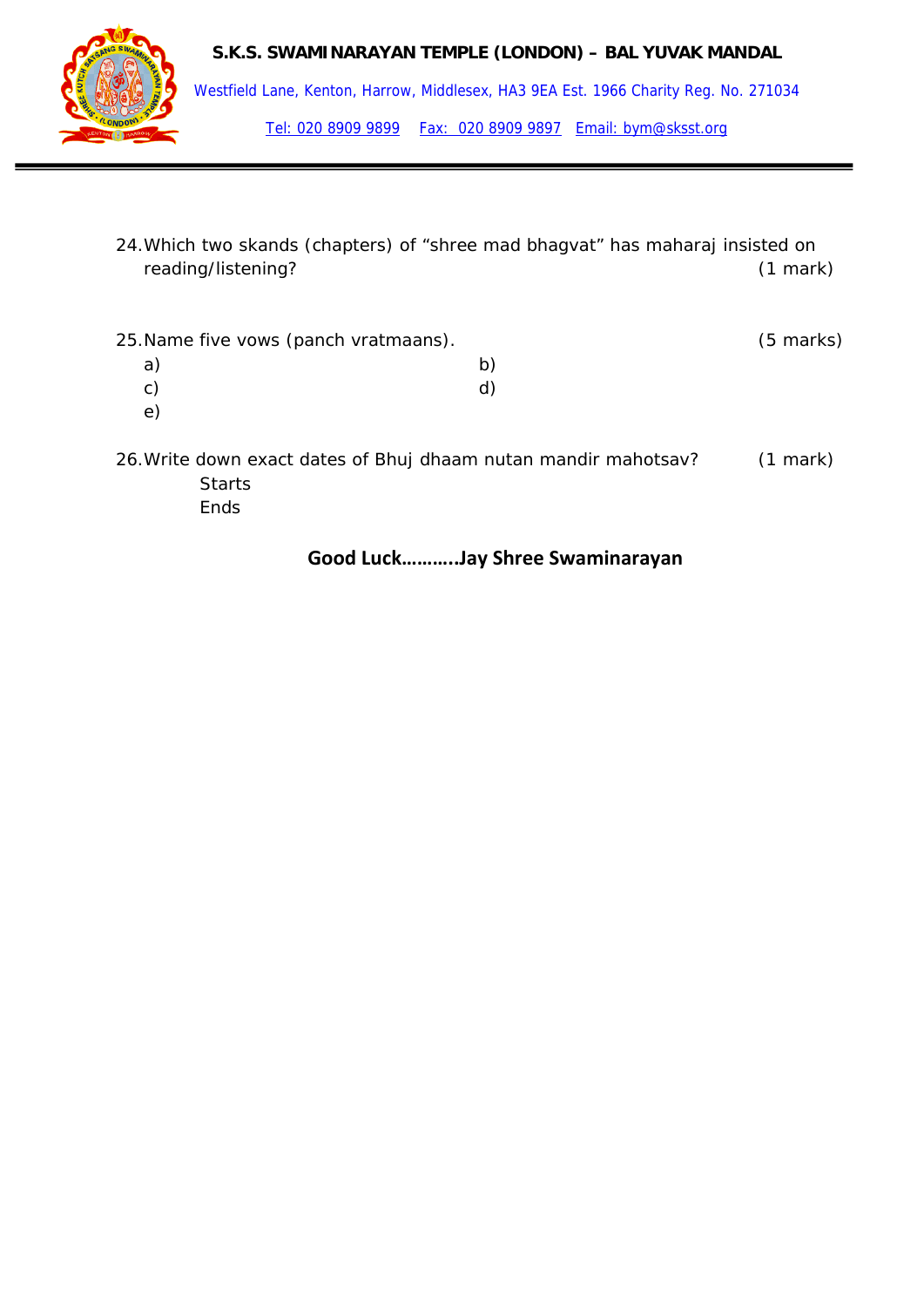

Westfield Lane, Kenton, Harrow, Middlesex, HA3 9EA Est. 1966 Charity Reg. No. 271034

| Group                                                                                                                                                                                                                                                      |                     |
|------------------------------------------------------------------------------------------------------------------------------------------------------------------------------------------------------------------------------------------------------------|---------------------|
| 1. Complete the following verse: -<br>Avtaar lai avni vishe sadharma ni glani same<br>Nij bhakta kaaran roop bahu bahu dhaarine vicharo tame<br>Uthaapi mud adharma na sadharma sthapo chho fari,<br>He bhaktajan prati paad rakho sharan maa karuna kari. | $(2 \text{ marks})$ |
| 2. Where was aarti "jay sad guru swami" first sung and who composed it?(2 marks)<br>a) Kaalvani b) Muktanand Swami                                                                                                                                         |                     |
| 3. Write down five types of Aarti.<br>a) Mangla<br>b) Shangaar<br>c) Raajbhog<br>d) Sandhya<br>e) Shayan                                                                                                                                                   | $(5 \text{ marks})$ |
| 4. What does shikshapatri shloka 30 state?<br>Filtration of water and milk                                                                                                                                                                                 | $(1$ mark $)$       |
| 5. Who composed the Swabhavik cheshta and how many verses are there in<br>"pratham shree hari?<br>a)Premanand Swami, b) Ten                                                                                                                                | $(2 \text{ marks})$ |
| 6. Where was "shaak utsav" perfomed and what was the main ingredients used?<br>b) Ringan / Egg plant / Aubergini / Bringals<br>a) Loya                                                                                                                     | $(2 \text{ marks})$ |
| 7. Who asked Maharaj to perform "shaak utsav"?<br>Sura khachar                                                                                                                                                                                             | $(1 \text{ marks})$ |
| 8. Name at least three people mentioned in Shikshapatri.                                                                                                                                                                                                   | $(3 \text{ marks})$ |
| 9. Name four items Nar-Narayan Bhagwan is holding.<br>a) Sankh<br>b) Chakra<br>c) Gada (Mace)<br>d) Padma (kamal)                                                                                                                                          | (4 marks)           |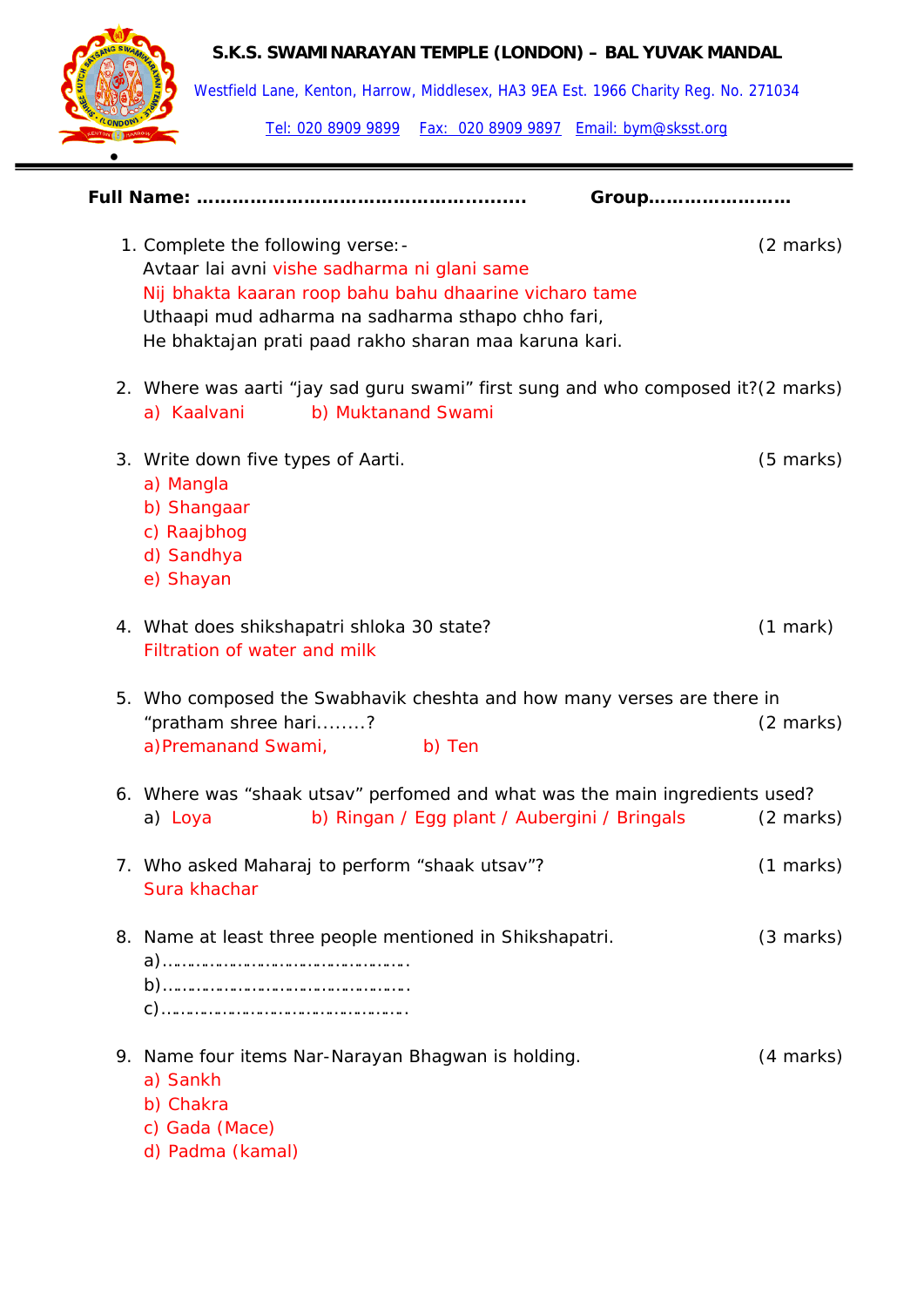

Westfield Lane, Kenton, Harrow, Middlesex, HA3 9EA Est. 1966 Charity Reg. No. 271034

| 10. Hanumanji is avatar of?<br>Lord Shiva                                                                                                                                         | (1 mark)            |
|-----------------------------------------------------------------------------------------------------------------------------------------------------------------------------------|---------------------|
| 11. Name the parents of Hanumanji.<br>a) Pavan / vaayu / kesri<br>b) Anjani                                                                                                       | $(2 \text{ marks})$ |
| 12. Who installed Hanumanji in Sarangpur?<br><b>Gopalanand Swami</b>                                                                                                              | $(1$ mark $)$       |
| 13. Name the demon lord Nruhsihn bhagwan killed?<br>Hiranyakashipu                                                                                                                | $(1$ mark)          |
| 14. From whom did bhakta prahalaad get knowledge before he was born? (1 mark)<br>Naradji                                                                                          |                     |
| 15. Name the Ekadashi when chaaturmaas niyams start. (Niyam ekadashi).<br>Devshayni Ekadashi                                                                                      | (1 mark)            |
| 16. Nirjalaa ekadashi is also known as Bhim Ekadashi                                                                                                                              | $(1$ mark)          |
| 17. Whose marriage proposal came for Ghanshyam Maharaj?<br>Chandrakalaa                                                                                                           | $(1$ mark)          |
| 18. Name the five saints who wrote vachnamruts.<br>a) Bhrahmanand Swami<br>b) Gopalanand Swami<br>c) Muktanand Swami<br>d) Nityanand Swami<br>e) Sukhanand Swami                  | $(5$ marks)         |
| 19. How many chihns (symbols) are there in Bhagwan's left foot? Numbers (7)<br>a) Trikon<br>b) Kalash<br>d) Dhanushya<br>c) Goupad<br>e) Meen (Matsya) f) Ardhachandra<br>g) Vyom |                     |
| 20. What was purva aashram (before became saint) name of Gopalanand swami?<br><b>Khushal Bhatt</b>                                                                                | (1 mark)            |
| 21. Who was first mahant swami of Bhuj mandir?<br>Achyut Dasji Swami                                                                                                              | $(1$ mark $)$       |
| 22. In whose banglow was shikshapatri written in?<br>Ram Pratapji                                                                                                                 | (1 mark)            |